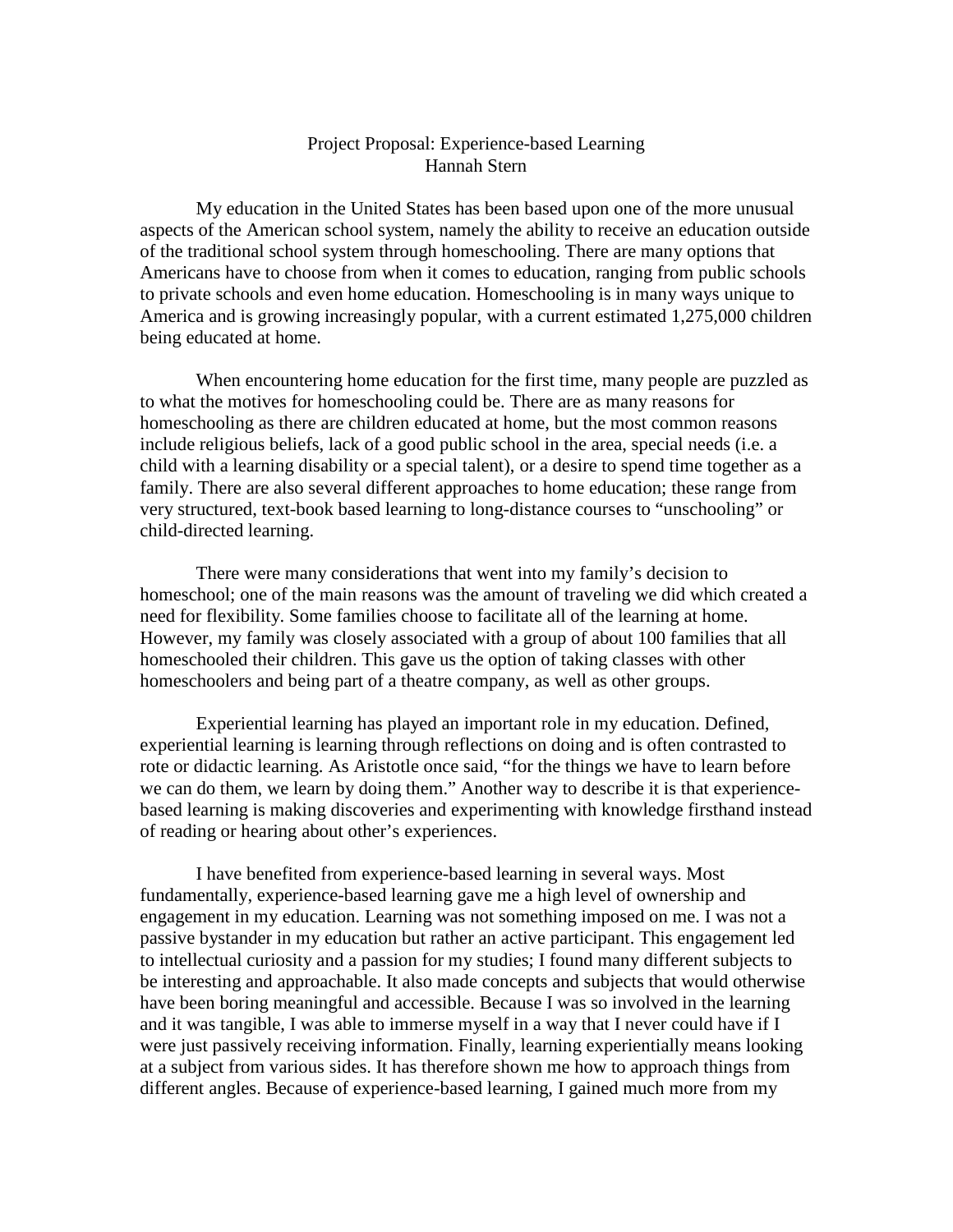lessons than just the ability to retain information. I also acquired tools that have been useful outside of a school setting, such as creativity and enthusiasm for a subject.

Experience-based learning helps achieve several overall educational goals that I believe are important to society. Naturally, an education should provide the student with a diversity of facts and knowledge. Moreover, skills that an education should instill in a student are ones that will foster success outside the classroom. This includes intellectual curiosity, creativity, and the ability to make discoveries and experiment with knowledge firsthand, all of which are fostered by experiential learning.

Hands-on activities in the classroom foster intellectual curiosity and engage children. It is generally accepted in the U.S. that interactive classroom activities lead to a higher absorption of information. A child involved in the learning process gains a certain level of ownership of their education. This is because when the child is involved in the process of creating the experience, part of the responsibility rests with the student. This responsibility gives the child practice with analytical and decision-making skills. Experiential learning is a powerful tool for awakening a child's curiosity and teaching students different approaches to learning.

An example from my education that could easily be applied to a classroom setting is our study of history. When studying history we approached the time period in question from different aspects and made it as hands-on as possible. This meant reading the literature of that time period and studying the art, science, religion, philosophy, economy and culinary traditions of the time. Our readings were always augmented with hands-on activities like performing plays from the period, cooking dishes and playing games characteristic of the time, sewing and wearing costumes as well as going to historical fairs and reenactments. By exploring the time period in such depth, we were then able to analyze the ways in which historical trends have contributed to the development of civilization and shaped the world we live in today. This sharply contrasts with traditional ways of teaching history, which tend to merely focus on historical facts and dates.

There are many ways to use hands-on activities for the study of history (and other subjects) in a Chinese classroom. For example, if children were studying China's Golden Age, one of the hands-on activities that could be done is making paper. Students could also try their hand at writing poetry typical of the period. Afterwards, they would be asked to discuss how the invention and production of paper actually contributed to China's Golden age, etc. These are just two of many possibilities.

Based on my contact with the Chinese school system, this method of teaching is not yet widely employed, and this points to a fundamental difference between the American and Chinese education systems. Generally speaking, rote memorization and didactic learning are encouraged in the Chinese school system, and few hands-on activities are included in the curriculum. This produces students who have a vast store of memorized knowledge and facts but often lack the ability to discover new information and to synthesize new, creative ideas. The U.S. school system, on the other hand, tends to encourage students to develop their own ideas and opinions. Along with acquiring